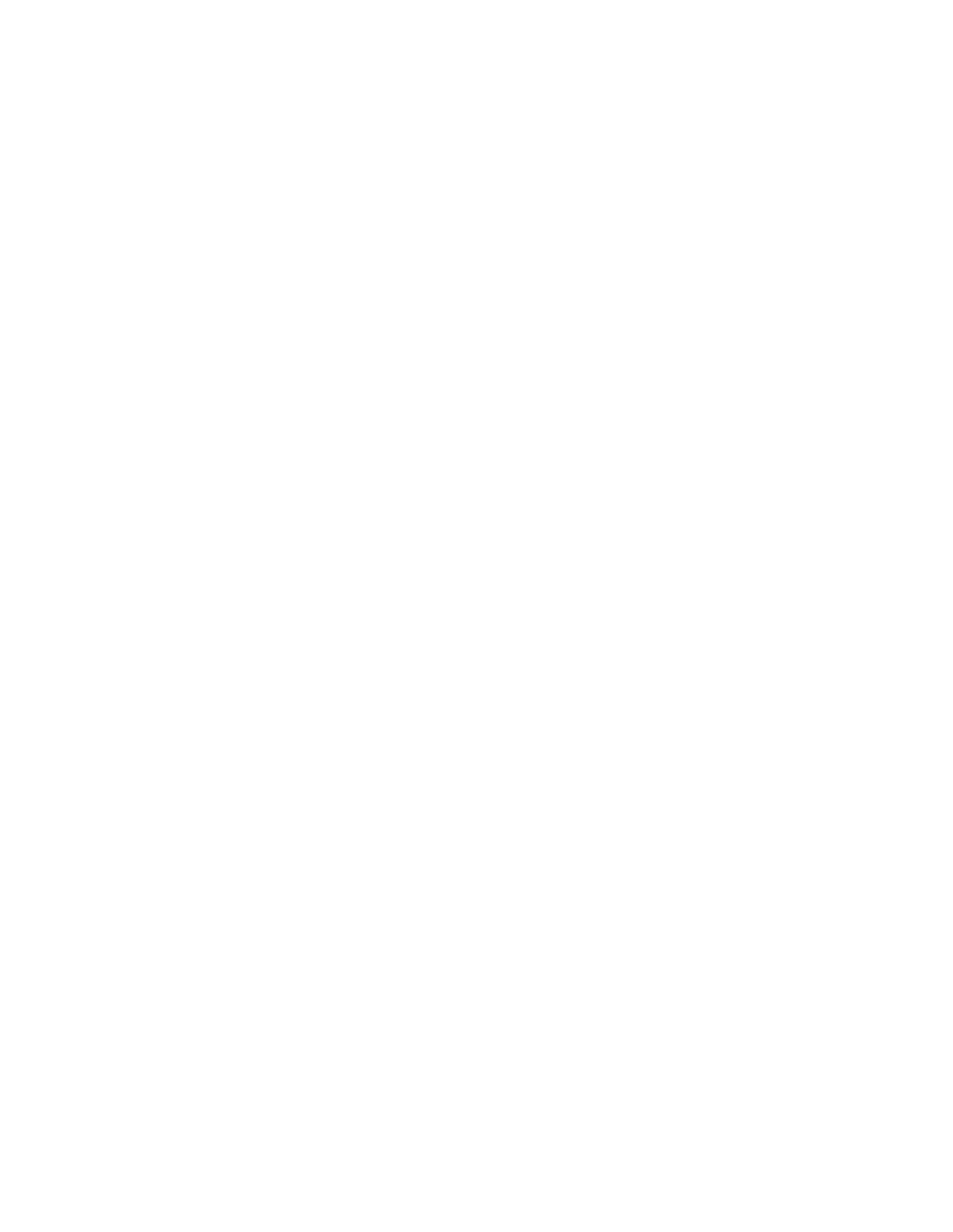

*Our singular purpose is serving Spanish Teachers and their students currently enrolled in grades 6-12. Interact was founded by a former Spanish Teacher in 1983. Today, Interact is still owned and operated by the same family, assuring a continuous commitment to the company's original goals.*

*We proudly serve over 500 schools nationwide, with the majority located throughout the Midwest. We are a family-owned business. Interact is a financially secure and stable organization. Our headquarters is located near historic Lambeau Field in Green Bay, Wisconsin. We work exclusively with reputable and respected foreign tour companies headquartered in Spain, Mexico, Central America, South America, and the Caribbean.*

*We maintain the maximum amount of bond as required by the Airline Reporting Corporation. All tour funds are held in escrow. We maintain professional liability coverage. Those who select us believe strongly in middle class values, common sense, responsibility, and accountability. The majority of our participants are from smaller communities where the opportunity to visit a foreign country is viewed as a privilege, not an expectation.*

*Our office staff is characterized by professional leadership combined with personalized attention. We answer the phone personally, travel to foreign language conferences, assist with school orientations, and frequently greet teachers in the foreign country.*

*Furthermore, we have created all the programs offered in our teacher catalogue. Each program is proprietary and an Interact original. Our professional staff have visited the foreign countries, stayed*  in the group hotels, eaten the group meals, and lived with the host families. Equally as important, our *entire professional staff know and love what we're doing. We offer competitive student fees without sacrificing the quality of services.*

**What's included?** *• International flights on major full-service carriers • Roundtrip airport transfers abroad• Modern charter motorcoaches • Motorcoach luggage allowance of one checked suitcase and one carry-on bag • Hotel accommodations (2 star or better with private bath) based on 4 students per room (3 in Spain and Peru) • Group meals as specified in each itinerary • Homestay accommodations and meals as specified in each location • Admission fees forscheduled touring • Inter-city travel aslisted • Full professional staff support throughout: bilingual guide and/or homestay director and/or bilingual courier • Customary Tips to guides, couriers, and charter bus drivers • Reimbursement for Guided Adventure expenses. • The following taxes are also included: U.S. Departure Taxes, Foreign Airport Taxes which can be included in the airline ticket, Passenger Facility Taxes, Security & Customs Taxes, Hotel &/or Food taxes • Tips for group meals and standard maid service*

What's not included? • Airline imposed luggage charges • All items of a personal nature including but not limited to: souvenirs, *phone charges, WiFi, special diet requests, laundry, watersports • Travel insurance • Medical or emergency cancellation insurance • Governmental/country travel mandates • Luggage handling • Hotel surcharges for double or single rooms • Beverages (other than offered) with group meals • Fees for obtaining legal travel documents such as passports and visas • Fluctuations in rate of foreign currency exchange • Expenses caused by airline, bus or train scheduling or delays • Mandatory new or increased fees/taxes/fuel or other surcharges (if any) levied on airline tickets, bus travel, at points of entry/exit by U.S. or foreign governments, municipalities, or administrations • Transfers (if any) between airports within the United States • Roundtrip transportation from your hometown to the international gateway city* • Foreign Airport Taxes which must be paid on site • Any activity listed as option or optional means that *the activity is available but at additional cost*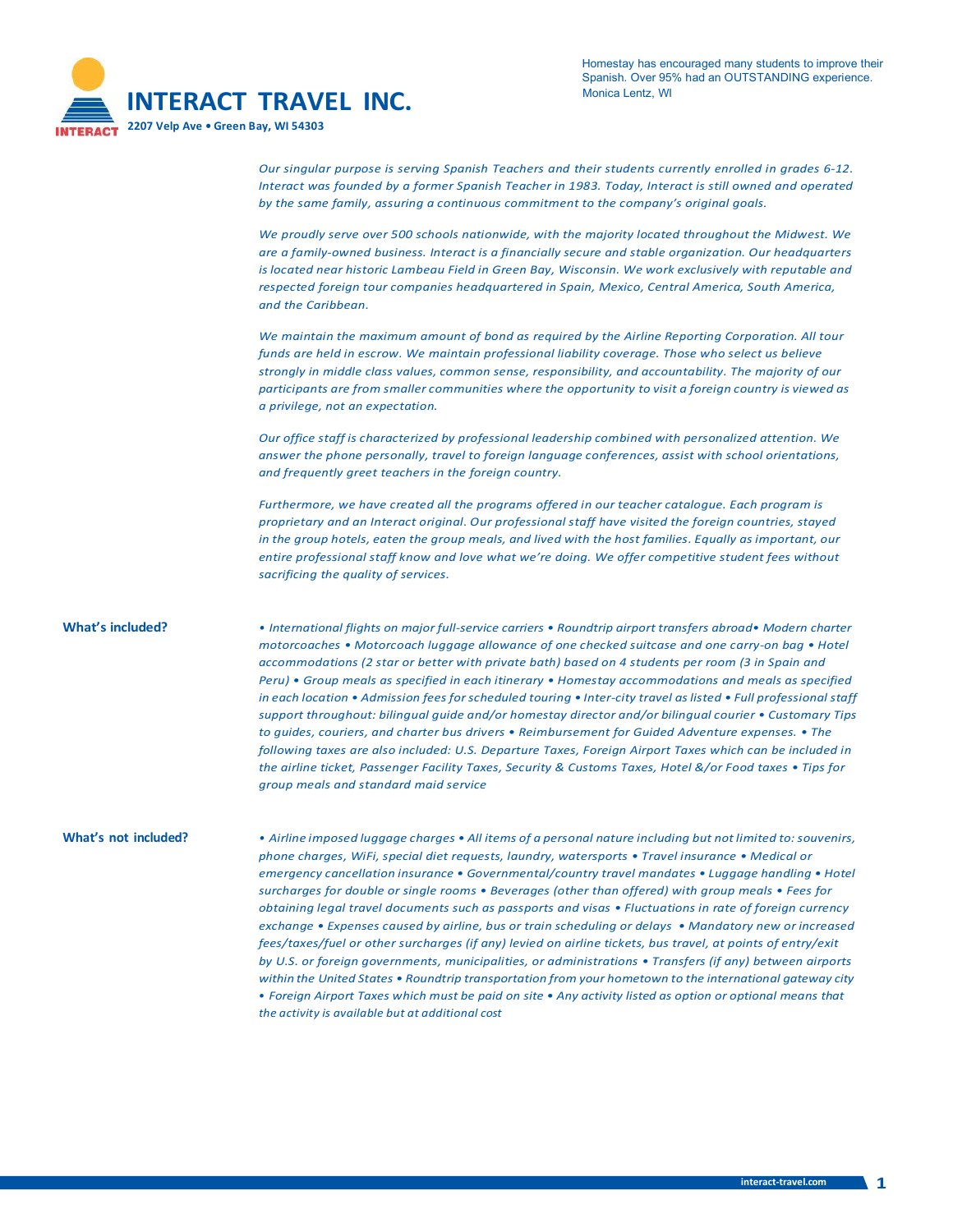

I thank you for putting this together and keeping our children safe while letting them have a learning

Nicole Cadena, IA

*Our primary concern has always been and will always be the welfare of our students. Proper group supervision and safety are the two most important provisions of student group planning.*

| What are Interact's most<br>important group supervision<br>and safety provisions?   | The greatest potential for a problem with student group supervision and safety would occur at night<br>and dominantly where alcohol is readily available. Please review the Agreement on page 12 (particularly<br>items #6). You will find that Interact has addressed the most critical issues in a forthright manner.                                                                                                                               |
|-------------------------------------------------------------------------------------|-------------------------------------------------------------------------------------------------------------------------------------------------------------------------------------------------------------------------------------------------------------------------------------------------------------------------------------------------------------------------------------------------------------------------------------------------------|
| <b>Great. But how does Interact</b><br>know that students won't<br>break the rules? | Interact doesn't. No one does. However, Interact's foundation is built upon mutual trust. Interact's<br>excellent reputation has been earned over the course of four decades. Working together, Interact has<br>stood the test of time. Essentially, if a parent doesn't trust their son or daughter, they should not allow<br>them to participate.                                                                                                   |
| What about supervision in the<br>foreign country?                                   | Naturally, the Organizing Teacher and Official Assistants have primary responsibilty for supervising their<br>students and enforcing Interact's written policies. Interact incorporates complimentary travel to Spanish<br>Teachers in exchange for their extensive educational leadership, their hard work, and their valuable<br>supervision that they provide to your sons and daughters. Complimentary should never be misconstrued<br>with free. |
|                                                                                     | Furthermore, a bilingual guide, courier or homestay director are available for assistance throughout.<br>Interact wants you to know that foreign staff ensure a well-planned, secure program but are not<br>responsible for interpreting or enforcing Interact's written policies.                                                                                                                                                                    |
|                                                                                     | In the event that an infraction, however rare, occurs, the Organizing Teacher or designated Official<br>Assistant, contacts Interact directly around-the-clock.                                                                                                                                                                                                                                                                                       |
| Is there a Travel Advisory for<br>my country?                                       | Yes, the US State Department maintains a Travel Advisory for every country worldwide. This system<br>was implemented in early 2018 and updated in 2021. Country Advisories range from Level 1 "Exercise<br>Normal Precautions" to Level 4 "Do Not Travel". The State Department reviews and updates Travel<br>Advisories based on security and safety information.                                                                                    |
| <b>What if something</b><br>unexpected happens?                                     | An Alert is issued by the U.S. Embassy or consulate abroad. U.S. Embassies and consulates<br>abroad issue Alerts to inform U.S. citizens of specific, temporary conditions in a country, such as<br>demonstrations, union strikes, and weather events.                                                                                                                                                                                                |
| Is an Alert the same as a<br>Level 4 "Do Not Travel"?                               | No. An Alert is not an Advisory. The Alert is removed or revised when the temporary condition has been<br>resolved or has ended.                                                                                                                                                                                                                                                                                                                      |
| When will Interact cancel<br>a planned program?                                     | Interact may cancel a program if the State Department revises its respective Country Advisory Level<br>from #1-#3 to Level #4. In the absence of Level #4, Interact will operate - or modify - your program.<br>Regardless, all Interact policies remain in effect. In the event that an alternate destination is available<br>and can be confirmed, Interact will inform everyone with specifics.                                                    |
| In the event the State<br>Department issues a Level 4,<br>what happens?             | Interact will work with the Organizing Teacher to determine next steps. In the case the program is<br>cancelled due to the Level 4, Interact cannot assure or insinuate that any refund, either partial or full,<br>will be available. I                                                                                                                                                                                                              |
| How can I protect our<br>deposits?                                                  | This is an insurance issue. Interact strongly recommends the purchase of an optional "Cancel for Any<br>Reason" travel insurance policy. Review Page 7 before you enroll.                                                                                                                                                                                                                                                                             |

We appreciate your going the extra step to help us make the trip the safest, most responsible, and enjoyable. Beth Vander Wilt & Amy VanDerMeer, IA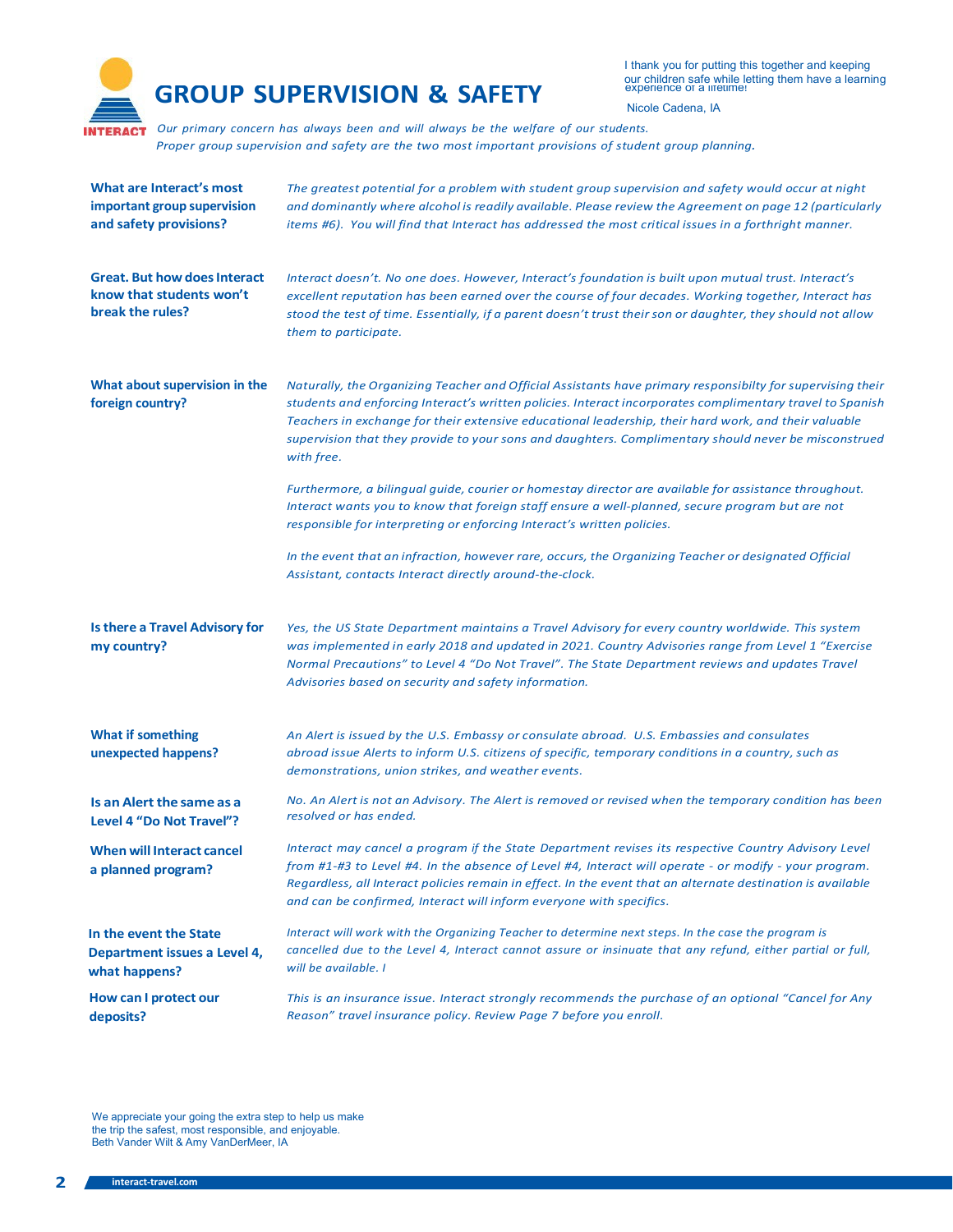

Your team is GREAT!!! Best customer service around! When I call, I get a real person: when I email, I get a response VERY quickly! I can't say enough great things about the Interact team!!!!<br>Kris Campos, TX

*Interact has the right, exercisable in its discretion, to cancel any student's participation in an Interact program, without refund or advance notice, if the student engages in any conduct that Interact deems harmful or detrimental to the Interact program or a danger to the health, safety or welfare of the student or any other participant in the Interact program, including, without limitation: (a) smoking, chewing, vaping tobacco, or electronic cigarettes; (b) possessing weapons of any kind or nature; (c) possessing fireworks or firecrackers; (d) engaging in body piercing or tattooing; (e) engaging in sexual conduct or inappropriate displays of affection; (f) being present in any bars, discos or other establishments that serve alcohol unless accompanied by the Organizing Teacher at all times during such visit; (g) violating curfew; (h) committing* a crime or otherwise violating any law of the jurisdiction in which the student is present; or (i) violating *any reasonable rule or regulation established by Interact, the Organizing Teacher or the Homestay Family. Interact reserves the right to deviate from or modify the Code of Conduct on a case-by-case basis.*



**Are there any passport deadlines?**

#### *Yes, absolutely.*

- *1. Participants must have their valid passport in their possession a minimum of 5 months prior to departure: for spring travel, September; for summer travel,January. IMPORTANT: If you already have your passport, you should be aware that your passport will need to be valid for a minimum of 6 months following your return to the USA.*
- *2. The Organizing Teacher collects copies of passports and submits them 125-days prior to departure: for spring travel, October; for summer travel, February.*

**Is there anything else we should know?**

*Yes. Interact recommends that each group leave one set of passport copies at home with a designated adult and carries one set abroad.*

*Interact also wants you to be aware that regulations are subject to change without notice. Each participant is responsible for obtaining,submitting, and carrying their own passport. If you are not a U.S. Citizen, it is your sole responsibility to contact the appropriate consular office for proper documentation.*



*Interact confirms student groups on major airlines. Interact does not book no-name, no-frills charter airlines. Group preparation is distinctly different from booking tickets online. Major airlines maintain and mandate their own policies and negotiated group rates. Airlines also confirm routings and flight times. Requests for specific airlines or flight schedules would result in a substantial increase in the published student fee. Interact does not guarnatee non-stop or single plane service or any particular flight schedule. Interact cannot guarantee airline seat location or special meal requests. Interact does not accept or redeem frequent flyer miles, coupons, nor does it accept responsibility for frequent flyer mileage accrual.*



**When do we know our departure date?**

*The specific departure date is confirmed approximately four months prior to departure. If you're traveling in spring, the specific departure date is confirmed in October. If you're traveling in early summer, the specific date is confirmed in February. If you're traveling in later summer, your date is confirmed in March. Regardless, we recommend that you retain travel flexibility because, although rare, airlines may cancel or change service that affects the departure date.*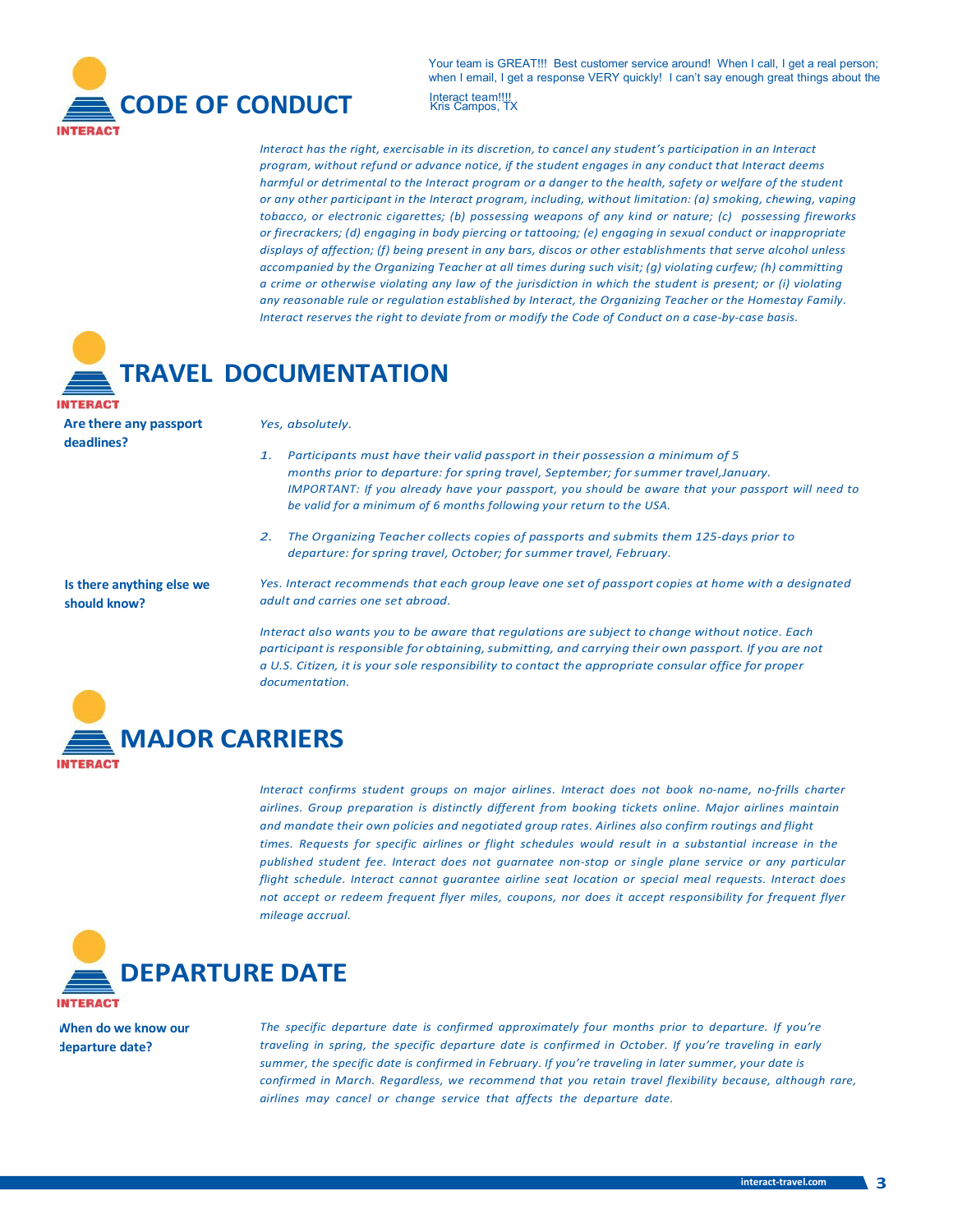

I was so proud of my kids. No behavior issues, no illnesses, no problems at all. They really stepped outside their comfort zones with all the things they **ROOMMATES**<br>
encountered. All the adventures, food, and interactions will be memories they<br>
can carry the rest of their lives. Thanks to all involved. It was a great trip!<br>
Matt Ford, MI

**Can we select our own roommates for hotels and homestay?**

*Yes, of course. Your Organizing Teacher submits rooming preferences 125-days prior to your depature. If you're traveling in spring, October; if you're traveling in summer, February.*

*Student roommates must be of the same gender, even if you're related - no exceptions. Single rooms are not available for students.*

Can we change roommates? No changes are allowed either prior to departure or after arrival in your foreign destination. Revisions *are made only when they pertain to a cancellation without replacement.*

| <b>HOTELS</b>                                 |                                                                                                                                                                                                                                                                                                                                                                                                                                 |
|-----------------------------------------------|---------------------------------------------------------------------------------------------------------------------------------------------------------------------------------------------------------------------------------------------------------------------------------------------------------------------------------------------------------------------------------------------------------------------------------|
| We assume we each get a<br>room key, correct? | Not correct. A major cultural difference occurs here. Foreign hotels give only one key per room,<br>regardless if the room is a single or a quadruple. Always leave the key at the front desk. If someone<br>forgets it, you'll need to tip the porter or maid \$5 US for opening your room. Lost key charges of \$50<br>or more could apply.                                                                                   |
| Do we each get our own bed?                   | It's possible but it cannot be guaranteed. Expect to share beds, particularly in Latin America. At times,<br>double beds may seem small compared to USA standards. However, if there are two pillows on a bed,<br>it is considered a double.                                                                                                                                                                                    |
| Do we stay on the same floor<br>of the hotel? | It's possible but it cannot be quaranteed. Hotels assign rooms, not Interact.                                                                                                                                                                                                                                                                                                                                                   |
| Who cleans our room?                          | Hotel maids. Tips for daily service have been included and prepaid. Always place small odds and ends in<br>a drawer or your locked luggage; foreign maids will frequently throw them away if you don't.                                                                                                                                                                                                                         |
| Do we get unlimited towels?                   | No. This is another cultural difference. Foreign hotels supply one towel per person per day. The majority<br>of foreign hotels do not supply washcloths.                                                                                                                                                                                                                                                                        |
| Who does my laundry?                          | You do. Smart travelers pack a piece of clothesline for drying clothes in the bathroom. Never lay wet<br>clothes on wood surfaces or on top of the furnishings. You might damage hotel furnishings and you'll be<br>responsible for any damages.                                                                                                                                                                                |
|                                               | <b>SPECIAL DIETARY REQUESTS/ALLERGIES</b>                                                                                                                                                                                                                                                                                                                                                                                       |
| How do I submit a request?                    | Give a specific list to your Organizing Teacher, who will submit requests from enrollment through 125<br>days prior to departure: for spring travel, October; for summer travel, February. Include as many<br>details as possible. If the diet or allergy requirements are medically required, the student shall attach a<br>physician's note to the request. Requests are forwarded to our country coordinators and suppliers. |

**What if I forget to submit my request?**

**Is there anything else I should know?**

*1. Obtain and carry a copy of the restrictions in Spanish.*

*Requests cannot be accepted after the 125-day prior deadline has passed.*

- *2. After arrival, remind staff,such as the homestay director, homestay family, hotel administration and any provider supplying the meal.*
- *3. Carry pre-packaged food items or cash to purchase food or special meals directly, if necessary.*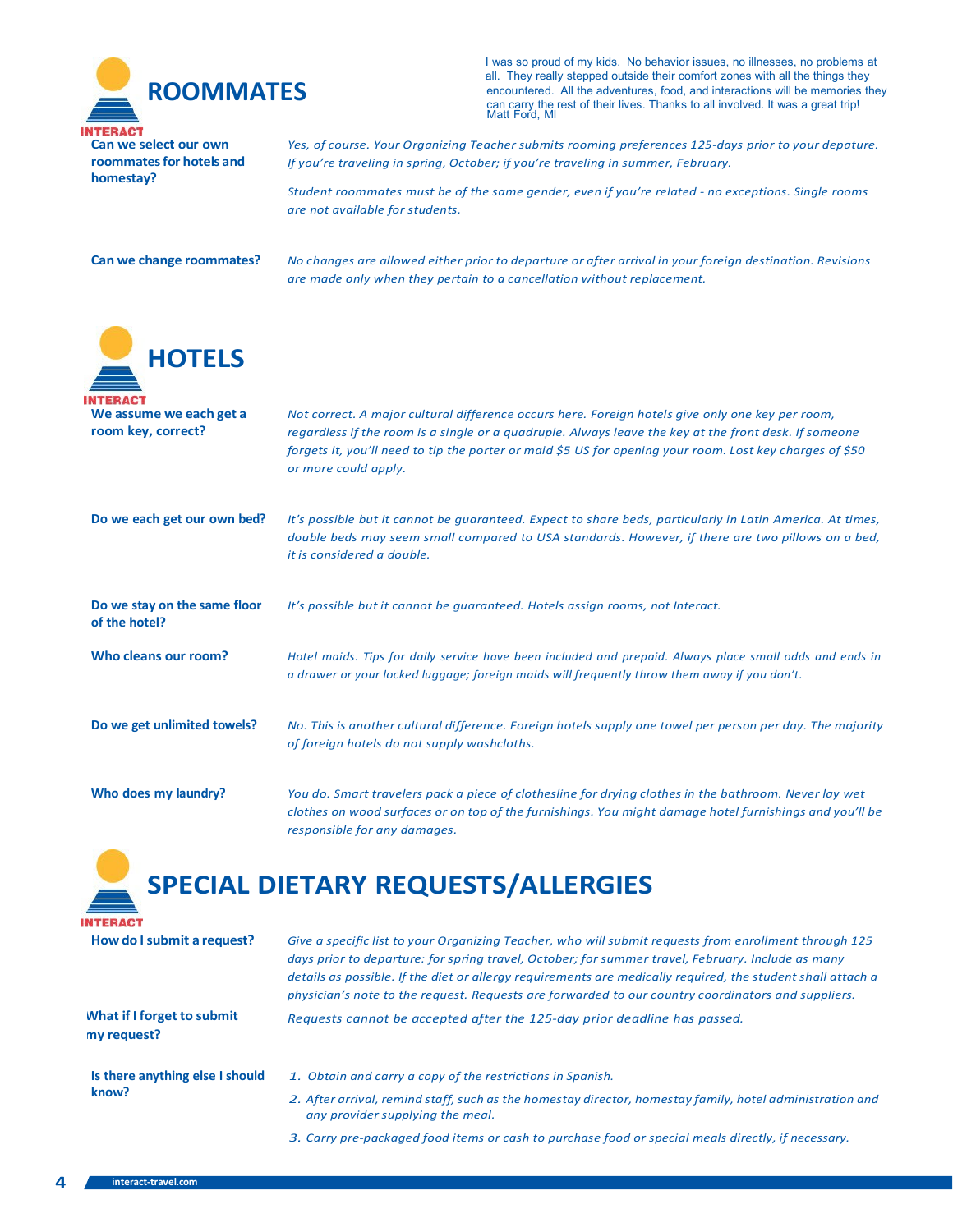

**How much spending money should we bring?**

**How should we exchange money abroad?**

*The typical student brings an average of \$50 per day for personal spending money. Budget an additional amount for the unforeseen.*

*While every method has positives and negatives, most of our groups prefer to carry debit or credit cards. In general, you'll get more in return by exchanging larger sums. Check with your financial institution to assure that whatever you choose will be available abroad.*

**Should we exchange money in advance?**

At your discretion. You may want to exchange in advance if your arrival is on a weekend, major holiday, *or during religious observances such as Semana Santa, when money exchange can be limited and difficult. Interact does not incorporate time for a full-group money exchange upon arrival in the foreign airport or during the first full day abroad. Specific foreign currency information is available from our ONLINE TEACHER RESOURCE GUIDE.*

## **LUGGAGE, PACKING & PROPER DRESS**

| How much luggage is<br>allowed?                          | One main bag plus one carry on. Size and weight of bags are subject to airline and tour<br>bus restrictions: 40lb. for the main bag with 62" total dimensions (add the height plus<br>width plus depth). Carry-ons are 40 lb with 45" total dimensions. Checked luggage fees<br>and mandated airline fees are not included and are paid directly to the airline.                                                                                                                                                                                                      |
|----------------------------------------------------------|-----------------------------------------------------------------------------------------------------------------------------------------------------------------------------------------------------------------------------------------------------------------------------------------------------------------------------------------------------------------------------------------------------------------------------------------------------------------------------------------------------------------------------------------------------------------------|
| What if we bring additional<br>luggage or oversize bags? | Charter motorcoaches only have room for one regulation size bag per participant. Participants who<br>carry oversized bags and/or additional luggage will be denied motorcoach boarding and the Organizing<br>Teacher will be required to accompany you in a taxi transfer at your expense.                                                                                                                                                                                                                                                                            |
| Any packing hints or<br>secrets?                         | 1. Keep your luggage locked at all times (use TSA-approved locks).                                                                                                                                                                                                                                                                                                                                                                                                                                                                                                    |
|                                                          | 2. Make sure your footwear is in good condition, waterproofed and well broken in. Wear shoes that are<br>sturdy, with non-slip soles.                                                                                                                                                                                                                                                                                                                                                                                                                                 |
|                                                          | 3. Pack enough clothing and personal essentials in your carry on so you could "survive" for several days<br>in the event of loss or delay.                                                                                                                                                                                                                                                                                                                                                                                                                            |
|                                                          | 4. Outlet adapters are needed for most countries.                                                                                                                                                                                                                                                                                                                                                                                                                                                                                                                     |
|                                                          | 5. Use an indelible marker to print your name & address inside your luggage.                                                                                                                                                                                                                                                                                                                                                                                                                                                                                          |
|                                                          | 6. Keep a separate list, with receipts, of what you pack. You'll need it for insurance claims in the highly<br>unlikely event that the airline would lose your bag.                                                                                                                                                                                                                                                                                                                                                                                                   |
|                                                          | 7. Leave all valuables and keepsakes at home! Smart travelers wear only inexpensive costume jewelry<br>and watches.                                                                                                                                                                                                                                                                                                                                                                                                                                                   |
| What should we wear?                                     | Spanish-speaking countries are traditionally more conservative than ours. When visiting churches,<br>shorts or inappropriate clothing are prohibited by church authorities.                                                                                                                                                                                                                                                                                                                                                                                           |
|                                                          | Jeans are acceptable and are a smart choice inland. You'll be a great "ambassador" of your family,<br>school, and community if you refrain from wearing shorts in the city. Cut-offs and revealing or ragged<br>clothing are always considered inappropriate. As part of our group security, if your teacher, Interact<br>quide or Interact Staff believes that your appearance or clothing will draw unwanted attention to<br>your group, you'll be required to change. Within the hotel, students may not go barefoot or shirtless<br>anywhere outside their rooms. |
| What if we lose something?                               | It is your sole responsibility to recover lost items and pay respective recovery fees. Our most common<br>losses involve leaving personal belongings on the bus or in the hotel room. Although Interact is not<br>responsible for locating lost property, we will assist in the process whenever possible.                                                                                                                                                                                                                                                            |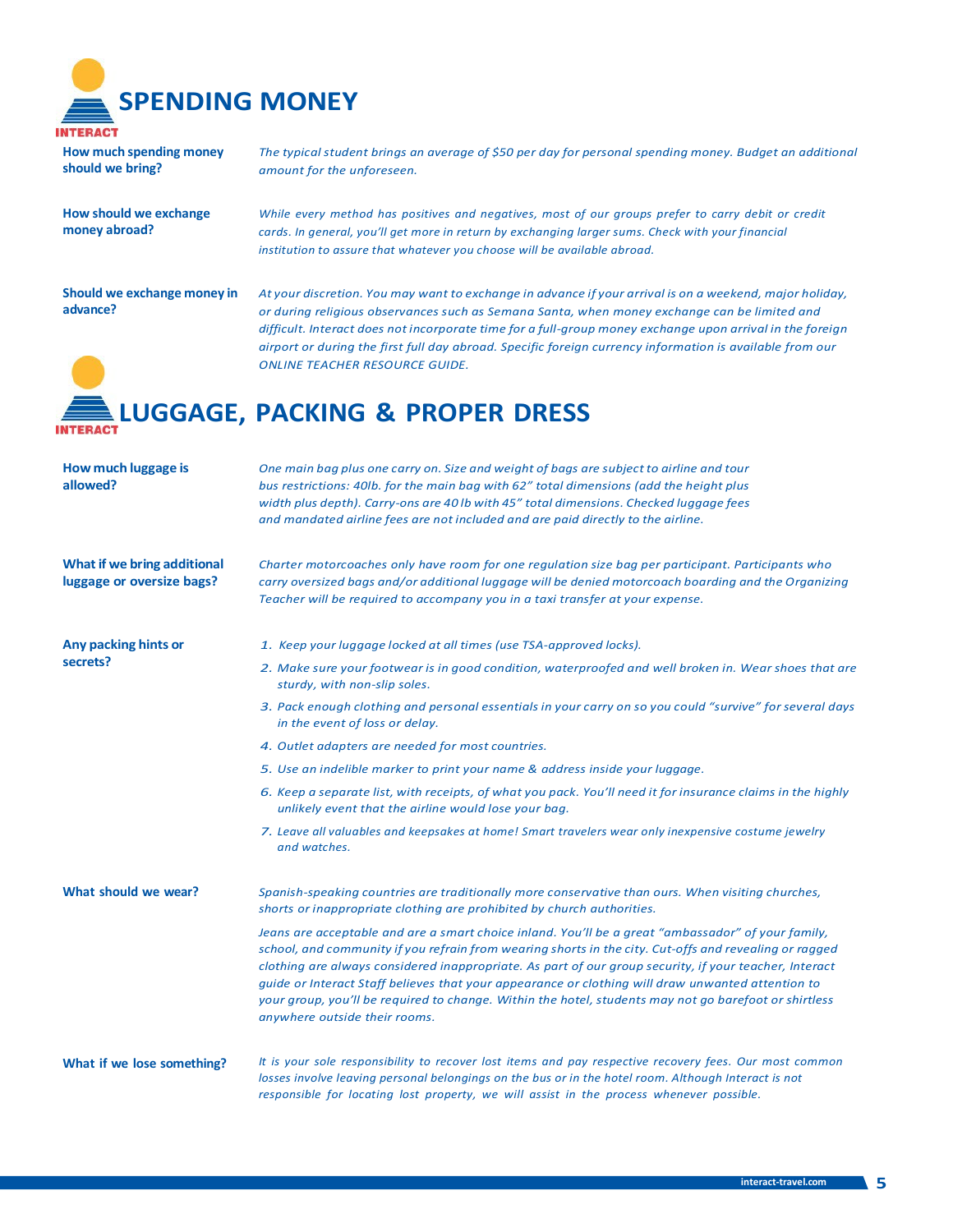

I have been hounded by various travel companies, both at home and at school. THANK YOU for not being aggressive and taking up my valuable personal time to push your company. **HEALTH** Thanks also for being honest and up-front. I know that what I see is exactly what I'll get. Heather Huegel, IA

**Any basic health hints?** *Always wash your hands before eating. Be sure to pack towelettes or waterless hand sanitizer.*

### What about illness? Although it can occur, it has been rare. A high percentage of the illnesses that you hear about may be

**Are any vaccinations required?**

*linked to excessive alcohol consumption or stress caused by being unprepared for the cultural differences.*

Interact is not aware of any required vaccines. If we are advised otherwise by our government, you are *assured that we would contact Organizing Teachers in a timely manner. Health organizations or family physicians commonly make "recommendations", which are not the same as a requirement. It is the sole decision and responsibility of each family to follow any such "recommendation".*



**Should we have health insurance?**

*Yes, many students are already covered by their parent's health insurance coverage. Ask your insurance provider "If our son/daughter would require medical care abroad, will you provide reimbursement if we present receipts after return to the USA?" If not, you can purchase it from the company of your choice. Health coverage is frequently included in Travel Insurance Plans.*

#### **Aremedical cards accepted abroad?**

*No. Cash or credit card are required and payment must be made directly. Keep your receipt and file for reimbursement upon return to the USA.*



#### **PRE-DEPARTURE**

*Whenever there are pre-departure questions or concerns, parents and students will contact the Organizing Teacher first. If the Organizing Teacher is unable or unavailable to answer the question, please contact Interact by email: [interact@interact-travel.com.](mailto:interact@interact-travel.com) Interact will respond in a timely manner and will include copies of all communication to the Organizing Teacher.*

#### **ABROAD**

*Individual communication, including the use of interpersonal communication devices or social media, inhibits the student from assimilating and experiencing the foreign culture. Posting information during your visit abroad is viewed as a security concern. The Organizing Teacher and Official Assistants are with students daily and maintain proper group communication.*

*If any situation occurs, the following system shall be followed:*

- *1. The student informs the Organizing Teacher of the student's concern or issue.*
- *2. The Organizing Teacher attempts to resolve the student's concern or issue. Students are strongly discouraged from calling home, including cell phone calls, prior to notifying the Organizing Teacher and allowing the Organizing Teacher to attempt to resolve the matter.*
- *3. If the Organizing Teacher is unable to resolve the concern or issue, the Organizing Teacher shall inform Interact's foreign representative (i.e. guide, courier, or homestay director). If necessary, the Organizing Teacher or Interact's foreign representative will contact our Green Bay office.*

*If an emergency occurs and a parent needs to contact the student, the parent should call the Organizing Teacher, not their son or daughter. An emergency means that the student must return home immediately. Before calling the Organizing Teacher, please review the itinerary. There are instances where communication may be difficult or impossible: overnight train rides, bus rides in the mountains, overnights at jungle lodges, etc. Emergency contact information should be given to parents by the Organizing Teacher at least five (5) days prior to the student's departure. If you have not received emergency contact information at least five (5) days prior to the student's departure, please contact the Organizing Teacher as soon as possible.*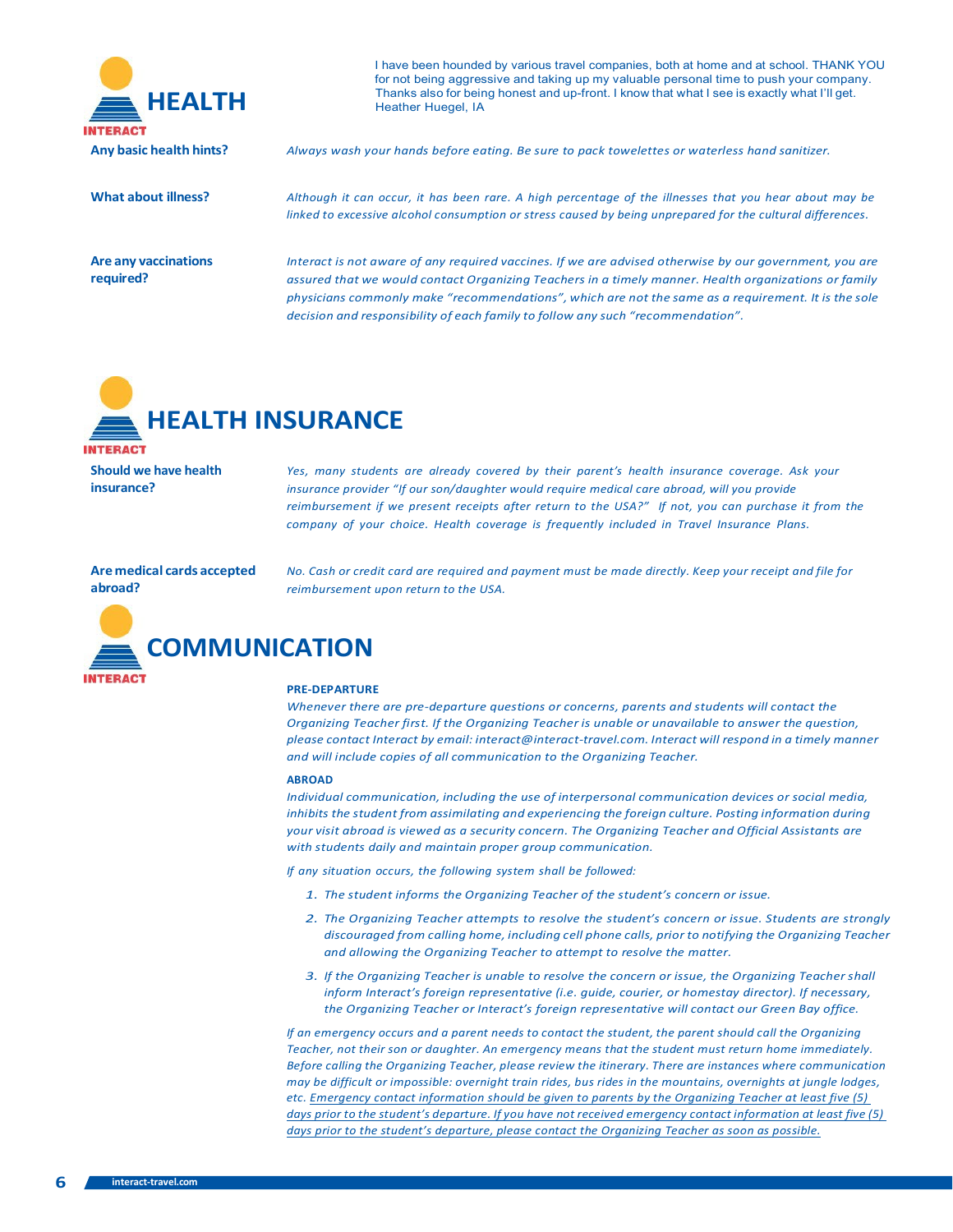

Great support as always. Helped so very much to ease the transition when we had to change Official Assistants one month out.

**Are there non-refundable and non-transferable fees?**

*Yes. The operation of international student programs requires extensive long-term planning and costs*  are incurred far in advance of the actual departure date. Interact does not charge those who travel with us for the administrative costs of those who cancel. If you cancel without finding a suitable replacement, *your initial deposit is non-refundable and non-transferable. All non-refundable fees and deadlines are clearly listed on page 13.*

Are there service fees? Yes. Group processing enables Interact to retain our competitive and affordable student tour fees, *without sacrificing the quality of services. Service fees offset the costs incurred that require additional administraive preparation for individuals.*

> *\$100 service fees are assessed for: \*missing signature on a check or enrollment form\* personal check not made payable to Interact Travel \* refunding an overpayment \*request for reinstatement \*a passport copy that is received late.*

## **OPTIONAL TRAVEL INSURANCE**

**Is travel insurance included?** *No. However, optional travel insurance is STRONGLY RECOMMENDED.*

*There are generally three types of policies offered by insurers: basic, mid-level, and premium, with coverage and prices increasing accordingly. There are policies that allow you to "cancel for any reason".*

*Policies that allow you to "cancel for any reason" give you the most flexibility and the best option to back out over international travel concerns or unforeseen local conflicts such as school sports tournaments or family gatherings. Usually, this benefit is an additional charge on the plan. It doesn't matter why you* want to cancel your trip - you just can. Regardless the reason, if you are outside 72 hours before the *trip, you can cancel.*

*Prepare early. As soon as you have submitted your enrollment and deposit, start comparing travel insurance plans through online sources, as Interact does not offer/sell travel insurance.*



**W hat isthe a dult fee?**

**ADULT PARTICIPATION**

*Adult oriented activities are not part of our planning. Interact's programs are notsuitable for adults who*  have difficulty walking at a very brisk pace, who are not capable of carrying their own luggage, who are *not able to eat foreign food, or who require special assistance or attention.*

*Adults can enroll only if the itinerary is all-hotel and the Organizing Teacher specifically invites adults.*

*The adult agrees to:*

- *1. Support the Organizing Teacher in any and all travel matters which may occur during the trip.*
- *2. Serve as a role model by remaining alcohol-free and smoke-free for the duration of the tour.*

*The adult fee is the student fee + \$450. The adult fee includes 1/2 of a double room to be shared with another adult participant. Single rooms are not available. Interact is not responsible for finding a suitable adult roommate. Adults are not allowed to room with students, the Organizing Teacher or the respective Official Assistants. The \$450 adult fee is non-refundable and non-transferable and is submitted with enrollment (\$950 deposit due with enrollment).*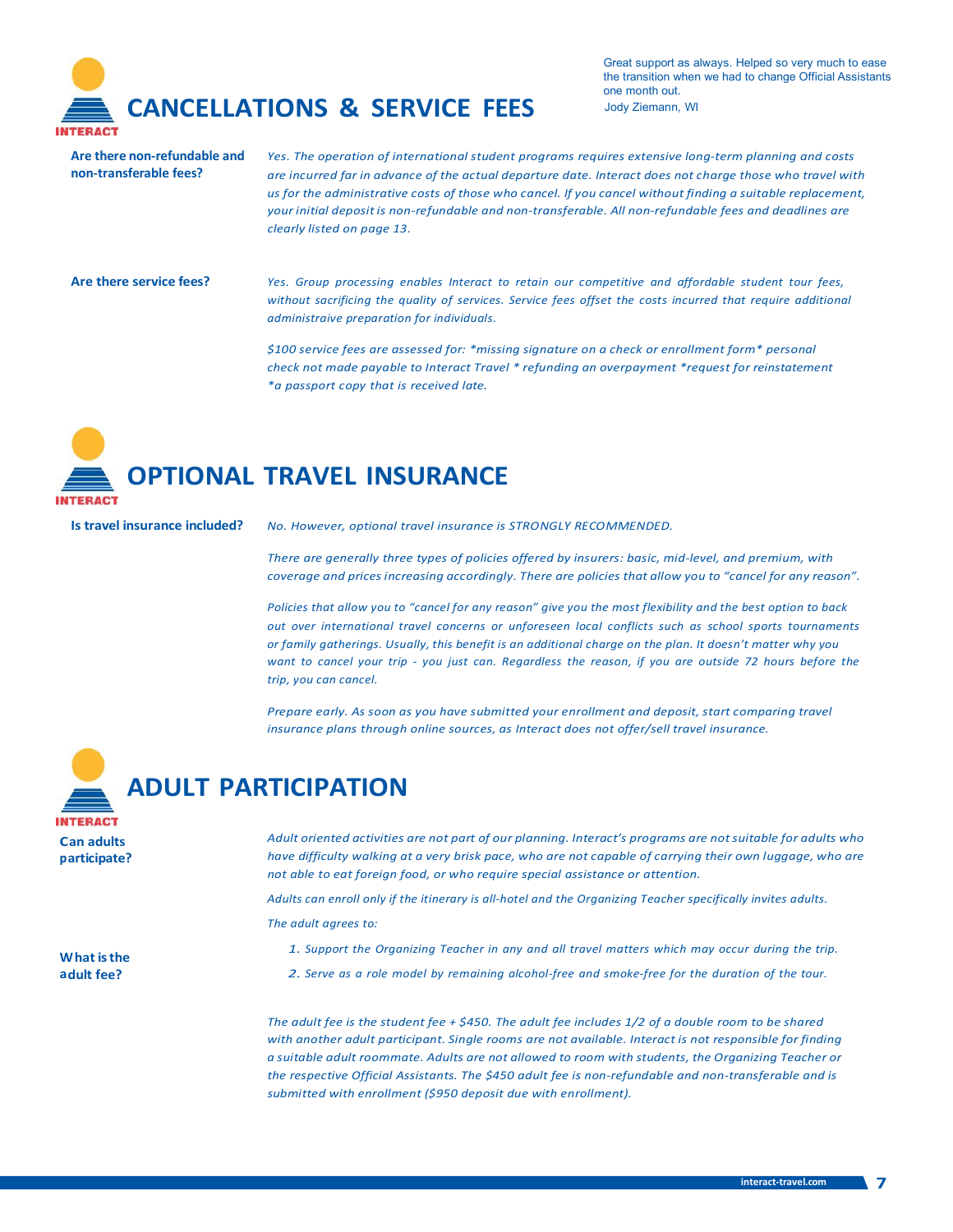

**Can I return later?** *No. Participants are required to fly roundtrip, unless they are 21 years of age or older. The self-explanatory Special Flight Option form can be downloaded from our website.*



| Does a bilingual guide                                     | In Latin America, yes. In Spain, the bilingual person who accompanies your group is a courier; local                                                                                                                                                                                                                                                                                                                     |
|------------------------------------------------------------|--------------------------------------------------------------------------------------------------------------------------------------------------------------------------------------------------------------------------------------------------------------------------------------------------------------------------------------------------------------------------------------------------------------------------|
| accompany our group?                                       | bilingual quides are prearranged for all historical visits.                                                                                                                                                                                                                                                                                                                                                              |
| Are tours narrated in Spanish                              | When schools are combined to form a tour group, narration will be eclectic. Schools with                                                                                                                                                                                                                                                                                                                                 |
| or English?                                                | a private bus can request their preference at time of enrollment: immersion or eclectic.                                                                                                                                                                                                                                                                                                                                 |
| Are seats assigned on the                                  | No. This is arranged at the discretion of the Organizing Teachers. When schools share a tour bus, they                                                                                                                                                                                                                                                                                                                   |
| tour bus?                                                  | usually agree to rotate location or assign seats.                                                                                                                                                                                                                                                                                                                                                                        |
| Can we take photos or videos<br>anywhere we want?          | No. Please use discretion and show respect for the people. It's their country and you're their quest. Act<br>accordingly. Flash pictures are prohibited inside museums and churches. Certain museums and touring<br>sites charge a fee for taking photos or videos.                                                                                                                                                      |
| Will there be "down time"?                                 | "Down time" is inevitable in group travel. Expect times when you simply have to wait for the group to be<br>checked in at an airline or hotel. Be prepared, bring a book to read, write in your journal, or simply rest.                                                                                                                                                                                                 |
| Will there be "free" time                                  | Normally, either your Organizing Teacher or one of your Official Assistants will accompany you. If they do                                                                                                                                                                                                                                                                                                               |
| during the hotel portion of our                            | not, all activities must be pre-approved in writing by the Organizing Teacher or an Official Assistant. They                                                                                                                                                                                                                                                                                                             |
| program?                                                   | must know who is in your group of three or more, specific destination, departing time, and return time.                                                                                                                                                                                                                                                                                                                  |
| <b>Does Interact arrange</b><br>optional beach activities? | No. Interact does not plan or sponsor any beach activities in any way or manner. Those who participate<br>in beach activities are advised to use common sense. If you don't have a valid drivers license, you<br>shouldn't rent any type of motorized vehicle. If you have never operated a jet ski before, the foreign<br>country is not the place to start. Participants accept full risk for any damages or injuries. |
|                                                            | PREPARE PROPERLY: Students must have prior experience or proper training in the United States before<br>being allowed to participate in that activity in a foreign country.                                                                                                                                                                                                                                              |

Traveling with students validates why I teach Spanish in the classroom. Providing students the opportunity to reinforce their learning of Spanish while opening their eyes to literally a world of possibilities is so important to me as an educator. You easily earned my trust in helping me to provide my students with these opportunities, while making me feel very cared for before and during each trip that I have planned with Interact. Gabrielle Giuliano, IL

> Every time I had an office need everyone was wonderful and efficient I have nothing but positive things to say which is a large part of why I continue to use Interact every time. I just finished my 4th trip with your company. Jennifer Ries, IA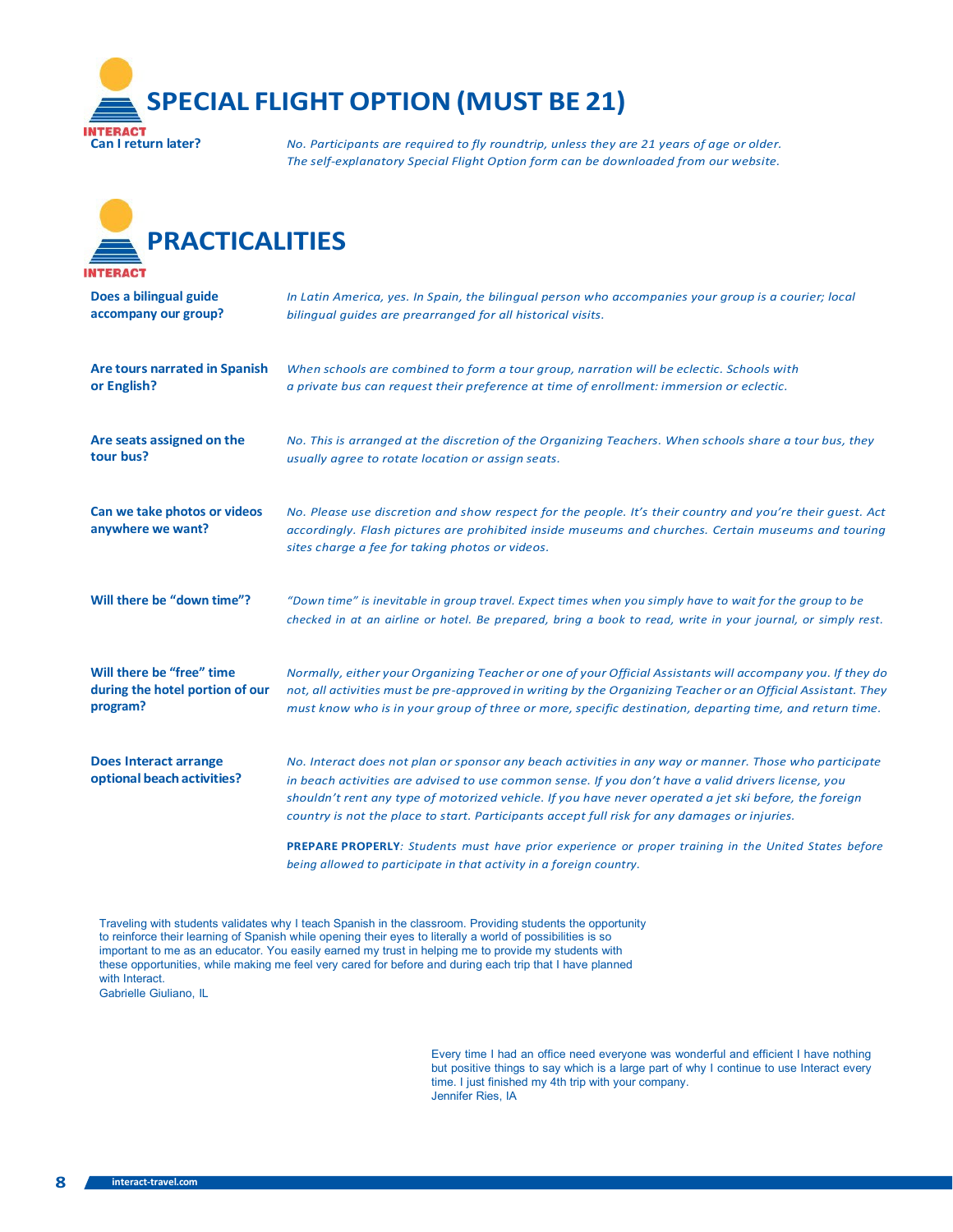

The SOMOS humanitarian interACTion was amazing. Our students were able to communicate with children of all ages. Phenomenal!

Who selects host families? Our homestay programs originated in 1986. Interact interviews and selects experienced reputable *organizations and individual directors who understand our policies and believe in our philosophy and the immeasurable value of a homestay program. Local directors interview, monitor, and assign studentsfamilies. Directors maintain around-the-clock communication with both the Organizing Teachers and our Green Bay office. Here's a summary of each homestay:*

#### **SPAIN : Multiple Cities**

*Our most popular homestay cities include Avila, Salamanca, Segovia, Alcala de Henares, Toledo, Granada, Zamora, Bilbao, and Sevilla. All were originated and continue to be supervised by Linguatur, founded in 1971 by Juan Hernandez and family. Each city has its own dedicated native director. Homestay suitable for senior high school students.*

#### **COSTA RICA - La Guacima:**

*Manuel & Clara Cambronero and family have offered this homestay since 1994. The Cambronero family and all the host families live in La Guacima, Alajuela. In this authentic town, everyone speaks Spanish.*

#### **MEXICO : Merida Yucatan**

*Enrique & Rosario Cardenas and family have coordinated our Merida homestay since 1989. Enrique taught at the Technological Institute and earned his Masters degree from Michigan State. Host families are located in the modern Paseo Montejo prolongation ("suburb") area.*

#### **PANAMA : Altos de Betania**

*Marianela Valverde founded ILERI Language School in 1994. ILERI is a small, friendly school located in Altos de Betania, a residential community that is only 5 minutes from Parque Natural Metropolitano.*

#### **ECUADOR : Quito & Cuenca**

*Simon Bolivar was founded under European and Ecuadorian management, Kjetil Haugen and Luisa Cordova, in 1994. The school is officially registered and authorized by the Ministry of Education.*

#### **PERU : Cusco**

*The Santisteban family founded Excel Language Center in 1980. Excel is recognized and accredited by the Ministry of Education in Peru.*

#### **GUATEMALA : Antigua**

*Mario Castellanos founded Tecún Umán in 1983. It has earned a reputation as one of the best schools and is recognized by the Ministry of Education and by INGUAT, the Office of Tourism of Guatemala.*

#### **ARGENTINA : Buenos Aires**

*COINED was founded in 1971 and, today, offers language study-homestay throughout Latin America. Its high school program is unique and provides a total cultural experience in Buenos Aires, commonly referred to as the "Paris of South America"*

### **DOMINICAN REPUBLIC : Santo Domingo**

*Under the leadership of Severino Polanco, Centro Guanin was founded in 2001. Centro Guanin is known for its equality, brotherhood and spirit of sharing. Dominicans are internationally renowned for their beauty, hospitality, genuine warmth, charm, and mile-wide smiles. Students stay with families in quiet middle class neighborhoods. All transfers are provided..*

Really, homestays could not have been better – and those were the worst part of my trip last time with another organization. My impressions were that Interact was very organized. I'm glad we put two students in a home together. That is certainly a strength to the Interact homestay feature. Absolutely two thumbs up! Karen Tritt, KS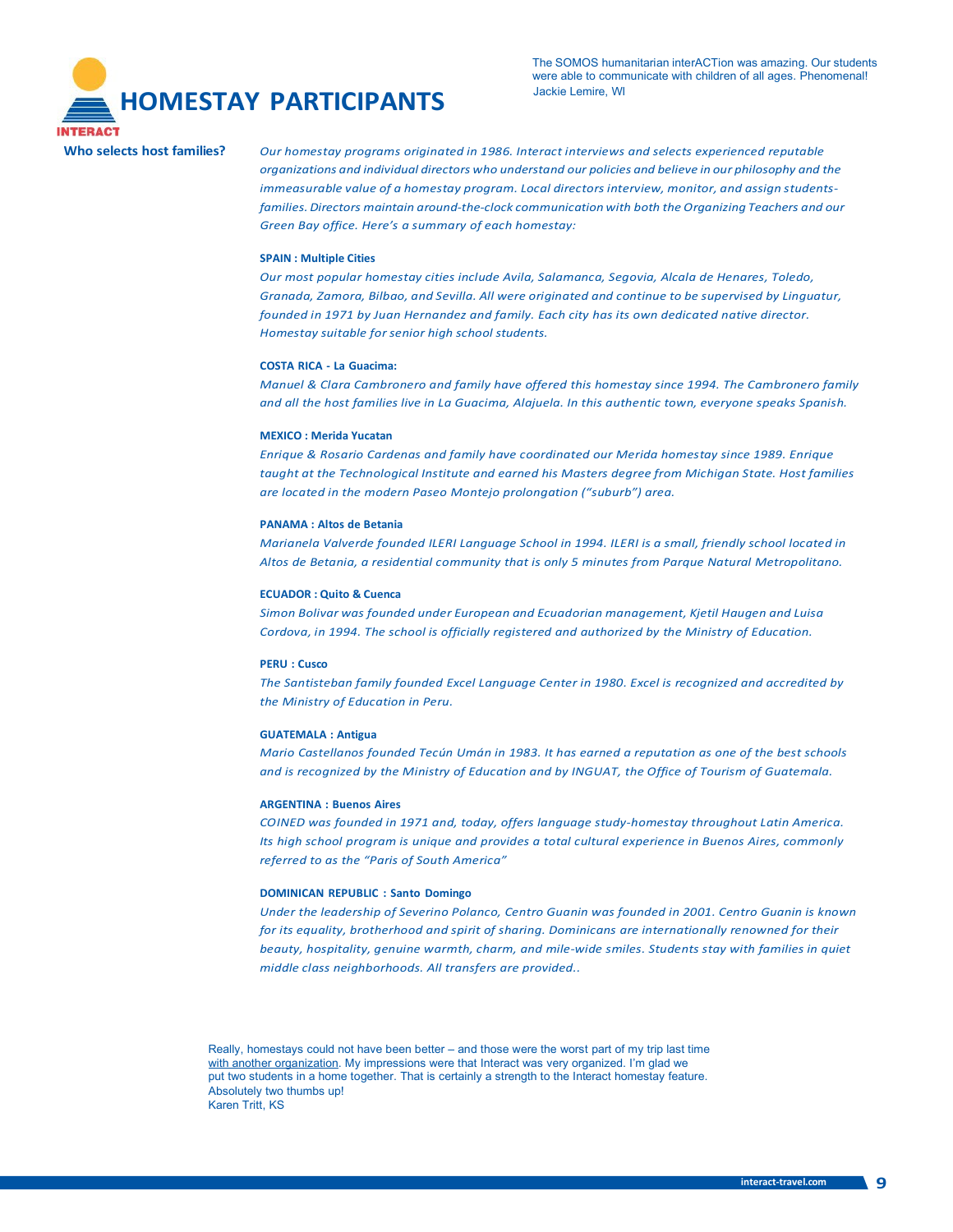**HOMESTAY TOURING SCHEDULES INTERACT** 

**Does our Organizing Teacher serve as our tour guide?**

*No. Tours are operated by reputable, bonded foreign tour companies who understand and respect Interact's philosophy and policies.*

| <b>HOST FAMILIES</b>                                       |                                                                                                                                                                                                                                                                                                                                                                                                                                                                                                                                                                                                                                                                                                                                                                                                                                                                                                                                                                      |  |  |  |
|------------------------------------------------------------|----------------------------------------------------------------------------------------------------------------------------------------------------------------------------------------------------------------------------------------------------------------------------------------------------------------------------------------------------------------------------------------------------------------------------------------------------------------------------------------------------------------------------------------------------------------------------------------------------------------------------------------------------------------------------------------------------------------------------------------------------------------------------------------------------------------------------------------------------------------------------------------------------------------------------------------------------------------------|--|--|--|
| TERACT<br>Do we speak Spanish all the<br>time in the home? | Of course. The key is communication, not perfection. You'll speak Spanish with your host family and your<br>roommate. Have fun, use gestures, keep a notebook and dictionary at your side.                                                                                                                                                                                                                                                                                                                                                                                                                                                                                                                                                                                                                                                                                                                                                                           |  |  |  |
| How many students stay with<br>each host family?           | Two, although this may vary depending upon the specific city and date of travel. Student roommates<br>must be of the same gender, even if they're related. The Organizing Teacher will have more information<br>concerning living arrangements with host families.                                                                                                                                                                                                                                                                                                                                                                                                                                                                                                                                                                                                                                                                                                   |  |  |  |
| Do we stay with middle class<br>families?                  | Yes. Middle class USA is not the same as middle class abroad. Middle class characterizes our country.<br>We are the wealthiest middle class country in the world. Unfortunately, we frequently fail to recognize<br>this. Part of your experience is to experience life in another culture; enjoy those differences. The more<br>you commit yourself to absorbing the foreign culture, the more you'll benefit from the experience.<br>Each homestay location has its own culture and personality. Your teacher will have more details about<br>your specific location. Some are in smaller cities or quiet countryside locations while others are more<br>cosmopolitan. Your homestay experience is short-term but high impact. For a few days, you'll have an<br>opportunity to immerse yourself in a different culture. The overwhelming majority of participants have<br>had a positive experience and many have formed lifelong bonds with their host families. |  |  |  |
| Do all families have teenagers<br>or children?             | No.                                                                                                                                                                                                                                                                                                                                                                                                                                                                                                                                                                                                                                                                                                                                                                                                                                                                                                                                                                  |  |  |  |
| Do many families have<br>teenagers or children?            | Yes, but not necessarily teenagers. The majority have younger children and it's not unusual to have older<br>family members staying at home.                                                                                                                                                                                                                                                                                                                                                                                                                                                                                                                                                                                                                                                                                                                                                                                                                         |  |  |  |
| Are our host families trained<br>as tour guides?           | Of course not. This is the greatest misconception about host families. You will be treated as a member<br>of the family and will share in normal family activities. Host families are not responsible for entertaining<br>you. For some families, watching TV is their favorite activity.                                                                                                                                                                                                                                                                                                                                                                                                                                                                                                                                                                                                                                                                            |  |  |  |
| Are homes located close to<br>one another?                 | Sometimes, but do not expect this - it can lead to unnecessary disappointment and undue worry. All<br>homes are safe and secure.                                                                                                                                                                                                                                                                                                                                                                                                                                                                                                                                                                                                                                                                                                                                                                                                                                     |  |  |  |
| <b>Anything else?</b>                                      | Yes. Many host families will be more sensitive than what you're accustomed to. Be sensitive to their<br>feelings and customs and practice extreme politeness. Responding negatively to an invitation and<br>expressing disgust or dislike towards aspects of your host family's culture is considered rude.                                                                                                                                                                                                                                                                                                                                                                                                                                                                                                                                                                                                                                                          |  |  |  |

A HUGE thank you to all of you at Interact for again providing us with a wonderful trip and the opportunity to travel. I am beyond blessed to have a job in which I "have" to take a trip every two years. You are all skilled at what you do, and I constantly remind the nervous parents that you would not be able to make this your family's business if you weren't as good as I say you are! We are already planning for our next trip! Wendy Bixby, WI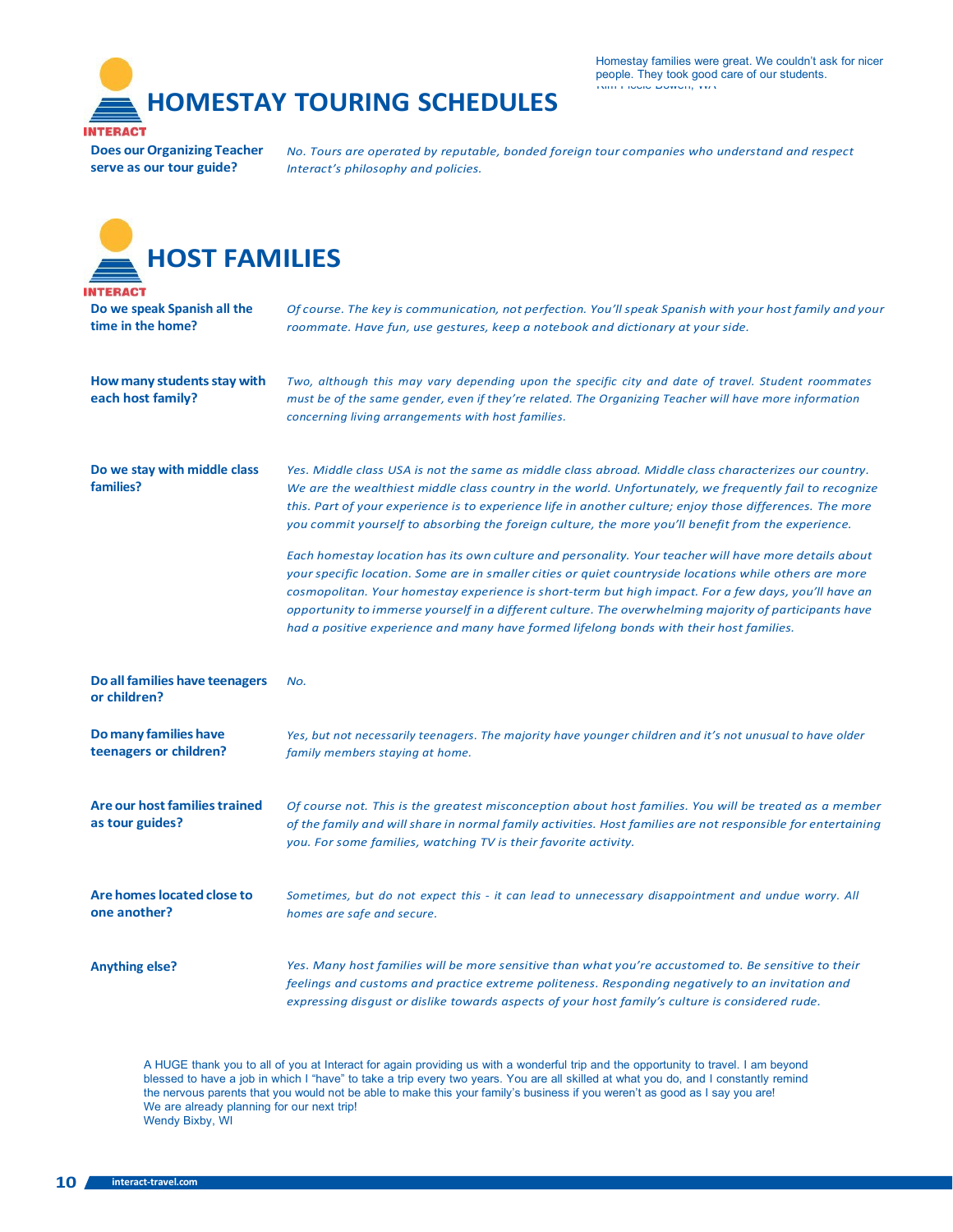**HOMESTAY FREQUENTLY ASKED QUESTIONS**

| INTERACT                                                             |                                                                                                                                                                                                                                                                                                                                                                                                                                                                                                                                                                                                         |  |
|----------------------------------------------------------------------|---------------------------------------------------------------------------------------------------------------------------------------------------------------------------------------------------------------------------------------------------------------------------------------------------------------------------------------------------------------------------------------------------------------------------------------------------------------------------------------------------------------------------------------------------------------------------------------------------------|--|
| Should we bring a gift?                                              | It's a wonderful gesture although it's not required or expected. If you do, bring an inexpensive,<br>easy-to-pack, unbreakable gift that is appropriate for the entire family. Please do not bring age or<br>gender specific gifts. Every family member may not be at home during your visit. History books<br>are appreciated about your city, county or state. School, university, or professional sports logo<br>items such as mugs, plates, or towels have been popular.                                                                                                                            |  |
| <b>Will we see our Organizing</b><br><b>Teacher during homestay?</b> | Yes, daily. Teachers accompany throughout. Additionally, in the unlikely event of an emergency<br>situation, your homestay directors maintain around-the-clock communication with your teacher.                                                                                                                                                                                                                                                                                                                                                                                                         |  |
| <b>Does the Organizing Teacher</b><br>participate in homestay?       | Generally, yes. In some locations, teachers may stay in a quest apartment or nearby hotel.<br>Regardless, the Organizing Teacher and Official Assistants maintain the same high quality, daily<br>contact with their students.                                                                                                                                                                                                                                                                                                                                                                          |  |
| Will my family eat together?                                         | Generally, yes, meal time is more leisurely and more social than what we're accustomed to in our<br>country. However, a lot depends upon the specific country, local customs, and touring schedule.<br>In some locations, both parents work and both may not be home for each meal. As an example,<br>in Spain, families are accustomed to eating dinner after 10pm. Because our students are there<br>for only a few days, it is nearly impossible to make this cultural adjustment and remain healthy;<br>therefore, it's common for Spanish families to serve the student dinner at an earlier hour. |  |
| What if my host family offers<br>wine or beer with the meal?         | Host families receive a copy of our policies in Spanish and agree to abide by them. However, if<br>this should ever occur, politely tell them "no, gracias." That should be the end of the situation. If<br>it is not, contact your Organizing Teacher immediately so that the situation can be addressed and<br>corrected.                                                                                                                                                                                                                                                                             |  |
| Will we need our own towels?                                         | 95% of your host families provide them. Regardless, we recommend that you bring your own.<br>Washcloths are virtually unknown outside of our country.                                                                                                                                                                                                                                                                                                                                                                                                                                                   |  |
| Will my host "MOM" pick up<br>after me like my real "MOM?"           | No way. You are expected to keep your room clean and tidy. Ask for guidelines before washing<br>clothes in the sink or tub. Certain detergents will damage the plumbing.                                                                                                                                                                                                                                                                                                                                                                                                                                |  |
| Is there anything else that will<br>help me prepare better?          | 1. Many host families work Monday-Saturday. This means access to your home may be limited<br>during the day.                                                                                                                                                                                                                                                                                                                                                                                                                                                                                            |  |
|                                                                      | 2. Because the majority of our participants live in the Midwest, we're not accustomed to the<br>tropics. Those who live in tropical areas such as Florida, California, and Arizona are used to<br>seeing chameleons in their homes (you'll even find them in luxury hotels). Please understand<br>that chameleons or tiny tropical insects are part of the tropics - they are not a sign of<br>uncleanliness.                                                                                                                                                                                           |  |
|                                                                      | 3. Take fewer showers (or baths) before departure. Take a cold shower or two.                                                                                                                                                                                                                                                                                                                                                                                                                                                                                                                           |  |
|                                                                      | 4. Keep a personal journal.                                                                                                                                                                                                                                                                                                                                                                                                                                                                                                                                                                             |  |
|                                                                      | 5. Each school should consider keeping a group journal.                                                                                                                                                                                                                                                                                                                                                                                                                                                                                                                                                 |  |
|                                                                      |                                                                                                                                                                                                                                                                                                                                                                                                                                                                                                                                                                                                         |  |

Our last trip was absolutely amazing. It was my first with a host family and it was so much more incredible that way! I got to have deeper and real conversations with my hosts about everything under the sun in a way that pulled me out of the "tour group guy" and made me more like "serious international traveler ready to devour knowledge guy." Jeff Gerenscer, WI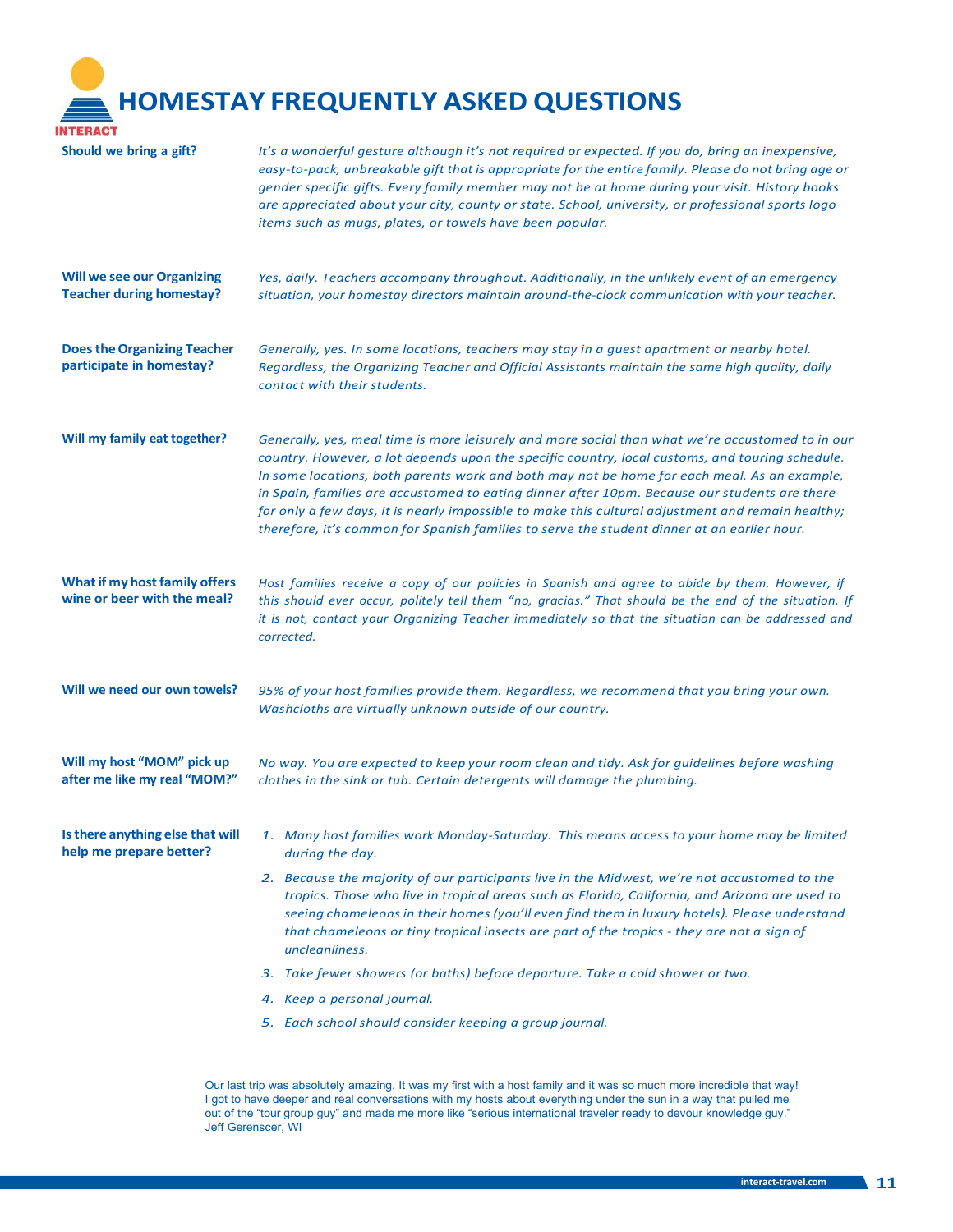### **INTERACT PROGRAM AGREEMENT**

As the parent or legal guardian of a student ("Student") participating<br>in an international travel program ("Program") organized or offered by<br>Interact Travel, Inc., a Wisconsin corporation ("ITI"), I agree to the<br>terms and conditions of this Program Agreement by signing the "Student Program Agreement Acknowledgement" below.

1. I HEREBY AGREE TO DEFEND, INDEMNIFY AND HOLD HARMLESS ITI AND ITS OWNERS. OFFICERS, DIRECTORS, AND EMPLOYEES, AND SCHOOL DISTRICT, AND THE ORGANIZING TEACHERS AND OFFICIAL ASSISTANTS FROM AND AGAINST ALL CLAIMS, DEMANDS

2. ITI'S MAXIMUM LIABILITY UNDER THIS PROGRAM<br>AGREEMENT SHALL BE LIMITED TO THE TOTAL AMOUNT<br>PAID BY ME FOR THE PROGRAM FURTHER, I AGREE THAT<br>ITI SHALL NOT BE RESPONSIBLE OR LIABLE FOR LOSS OF<br>MY STUDENT'S PASSPORT, AIRLIN AS, WIT<br>WAGES.

3. I understand and agree that the Waiver and Release of Liability Agreement at page 13 of the Interact Preguntas Student Booklet constitutes a part of and is incorporated by reference into this Program Agreement.

4. Each Program begins with the takeoff of the international flight<br>and ends upon completion of the return flight to the United States.<br>I agree that ITI has the right to: (a) select all accommodations to be<br>used in connect Program.

5. ITI shall not be liable for or deemed to be in breach or default<br>of this Program Agreement due to any event beyond ITI's control,<br>including, without limitation, acts of God, hurricane, floods, natural,<br>disasters, war (w

6. ITI reserves the right to suspend or terminate my Student's<br>participation in the Program at any time for violations of this Program<br>Agreement or the ITI Code of Conduct stated at page 3 of the<br>Interact Preguntas Student

7. I understand that the Program is a supervised program and agree that my Student is subject to the authority of his/her Organizing Teacher Teacher at all times during the Program. As used in this Program Agreement, "Orga

8. I understand that if my Student is expelled or suspended from<br>school or otherwise disciplined by his/her Organizing Teacher, school<br>or by local authorties, or if my Student is charged with or convicted<br>of any crime, or

9. If my Student becomes ill or incapacitated, I agree that ITI may take whatever action it deems necessary to preserve his/her health and safety including, without limitation, obtaining medical treatment for him/her at my

10. I agree that ITI is not responsible for my Student's safety or well-being when he/she is absent from ITI-supervised activities. I shall be exclusively liable for any timancial obligations my Student may incur or any da

11. <sup>I</sup> agree that any photograph, video, image, likeness, or any other means by which my Student may be recorded or recognized while participating in the Program, and any of my or my Student's<br>comments or statements regarding the Program, may be used (without<br>compensation to me or my Student) in future advertising or marketing<br>materials produced,

12. I certify that my Student is in good physical and mental health<br>and that he/she has no special medical or physical conditions, nor any<br>special needs or requirements, which would impede participation in the<br>Program, or

13. I agree that I and my Student are solely responsible, at our<br>expense, for: (a) obtaining and carrying proper travel documents, and if<br>he/she is not a U.S. citizen, the appropriate visas for countries he/she is<br>to visit

14. <sup>I</sup> grant to ITI the right to select or approve of <sup>a</sup> replacement for my Organizing Teacher if he or she is unable or unwilling to participate in the Program.

15. I understand that if events outside ITI's control require a change in the complete student fees, my Organizing Teacher will receive written notification with available options and deadlines.

16. I agree that ITI reserves the right to determine airlines and flight routings.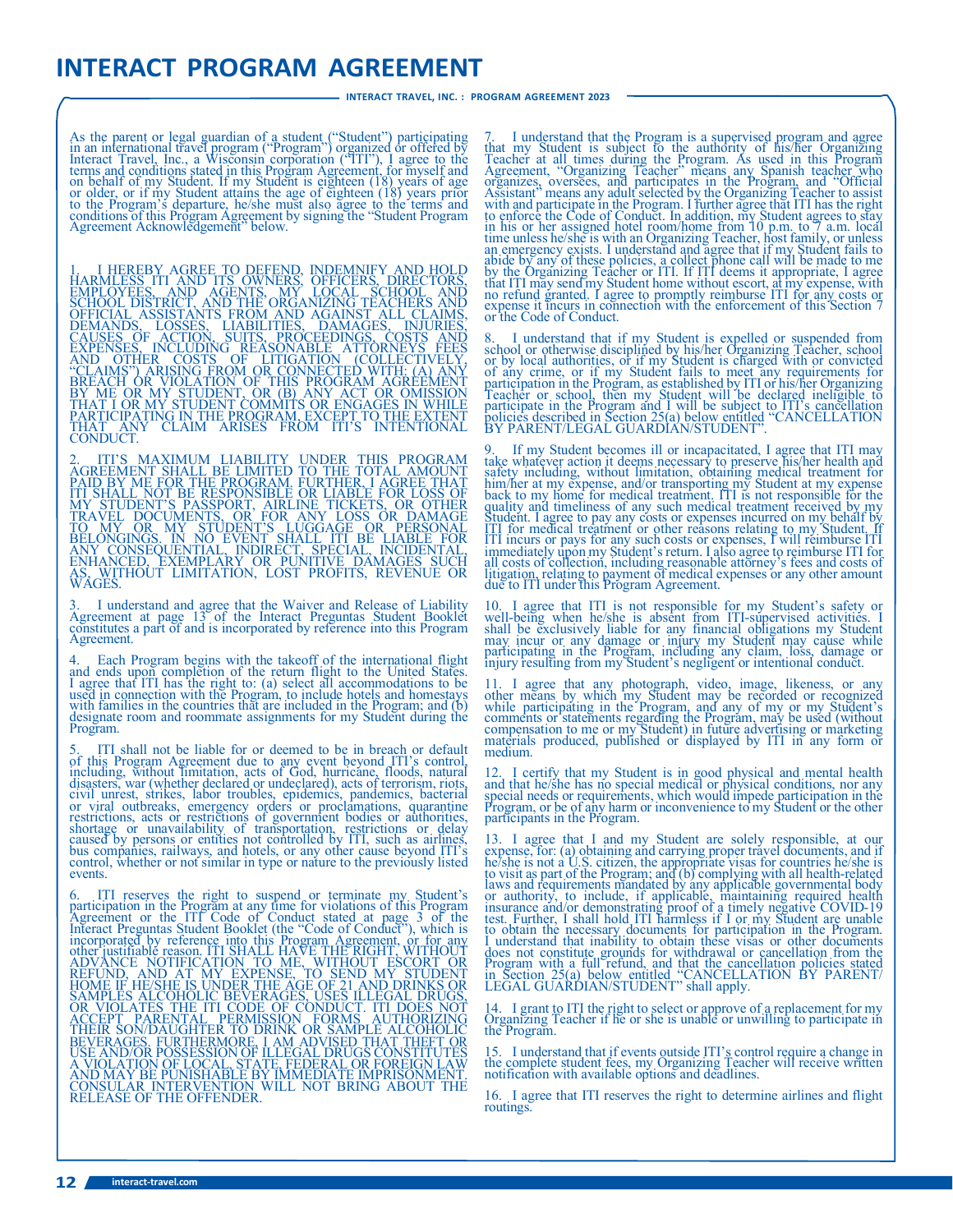## **INTERACT PROGRAM AGREEMENT (CON'T)**

**INTERACT TRAVEL, INC. : PROGRAM AGREEMENT 2023**

17. I agree that ITI and/or the air carrier have the right to substitute airlines, to make changes in equipment, in the published itinerary, in the published itinerary is and I agree to accept any such changes. Further, IT judgment, rescheduling the Program is necessary to protect the health or safety of my Student or is due to circumstances beyond ITI's control. No refunds will be made in the event of changes in the itinerary occurring prior to or after departure, or in the event of a rescheduled Program.

18. I understand that all information pertaining to my Student's Program, including statements and air tickets, are emailed directly to my Organizing Teacher.

19. This Program Agreement may not be modified except in writing<br>signed by me and an authorized ITI representative. This Program<br>Agreement shall be governed by, construed and enforced in accordance<br>with the laws of the Sta law principles. All disputes, claims, causes of actions, or counterclaims regarding the breach, enforcement or interpretation of this Program Agreement shall be unitated and prosecuted exclusively in the state or federal c

20. I understand that ITI does not investigate or actively monitor<br>the Organizing Teacher and Official Assistants. Instead, I shall<br>perform any investigations, background checks, interviews and the<br>like that I determine, i ASSISTANTS.

21. I agree to notify ITI, in writing, as soon as possible if I or my Student suffer or incur any loss, damage or injury arising out of the Program; provided that no demand, claim, or cause of action, regardless<br>of form, arising out of the Program or this Program Agreement may be<br>brought by me or my Student, or anyone on our behalf, against ITI<br>more than one ( cause of action accrued.

22. All of the terms and conditions of the Interact Preguntas Student Booklet are incorporated herein by reference and made a part of this Program Agreement. In the event of any conflict between the provisions of this Prog

23. Time is of the essence with respect to all payment deadlines. I acknowledge and agree that ITI may terminate this Agreement and my Student's participation in the Program may be cancelled, in ITI's sole discretion, if I miss any payment deadline.

24. ITI has the right to terminate this Agreement at any time, without cause, by providing me with a 7-day written notice of termination. In such event, I shall be entitled to a refund equal to the amount determined in ac

### 25. **CANCELLATION/REFUND POLICY**

a. Cancellation by Parent/Legal Guardian/Student :<br>If I wish to voluntarily cancel my participation in the Program,<br>I must notify ITI in writing of such cancellation at<br>[interact@interact-travel.com.](mailto:interact@interact-travel.com) The cancellation date i by the date that ITI confirms my written notice of cancellation. If I voluntarily cancel my participation in the Program, the following cancellation/refund policies shall apply:

1. CANCELLATION WITH IMMEDIATE REPLACEMENT:<br>If I cancel my participation in the Program by no<br>later than 125 days prior to the Program departure date and<br>locate a replacement student suitable to the Organizing<br>Teacher, I w for locating a replacement student but all decisions and<br>approvals regarding the suitability of the proposed replacement<br>shall be made by the Organizing Teacher. The replacement must<br>also complete and submit all ITI-requir

### 2.**STANDARD CANCELLATION (NO REPLACEMENT):**

(A) for any cancellation by me more than 125 days prior to the Program departure date, \$500 plus the addit fee (if applicable), is non-refundable and non- transferable, (B) for any cancellation by me from  $125$  through 50 Program departure date, \$850 plus the adult fee (if applicable) is<br>non-refundable and non-transferable, all optional tour fees are<br>non-refundable and non-transferable, and possible airline,<br>touring, and hotel penalties may

b. **Cancellation by the Organizing Teacher or School:**<br>Cancellation of the Program by the Organizing Teacher or school, for<br>any reason, shall not be considered a cancellation by ITI. Instead, any<br>cancellation of the Progr

#### c. **Cancellation by ITI:**

I agree that ITI has the right to cancel the Program at any time if ITI determines, in its sole discretion, that cancellation is necessary to protect the health, safety or welfrace of me or other participants of the Progra Program in accordance with this Section  $25(c)$ ,  $171$  will promptly notify<br>the Organizing Teacher in writing and the Organizing Teacher will<br>be responsible for providing all cancellation notices and information<br>to me. The ITI shall engage in commercially reasonable efforts to seek refunds<br>of amounts previously paid to Vendors but ITI cannot guarantee such<br>payments will be refunded to ITI. You agree that the maximum refund<br>you will receive f any refund that ITI is able to obtain from Vendors, provided, however,<br>such pro-rata refund is only with respect to amounts paid by you prior<br>to the date of cancellation, less (3) a processing fee of \$525.00 plus the<br>adult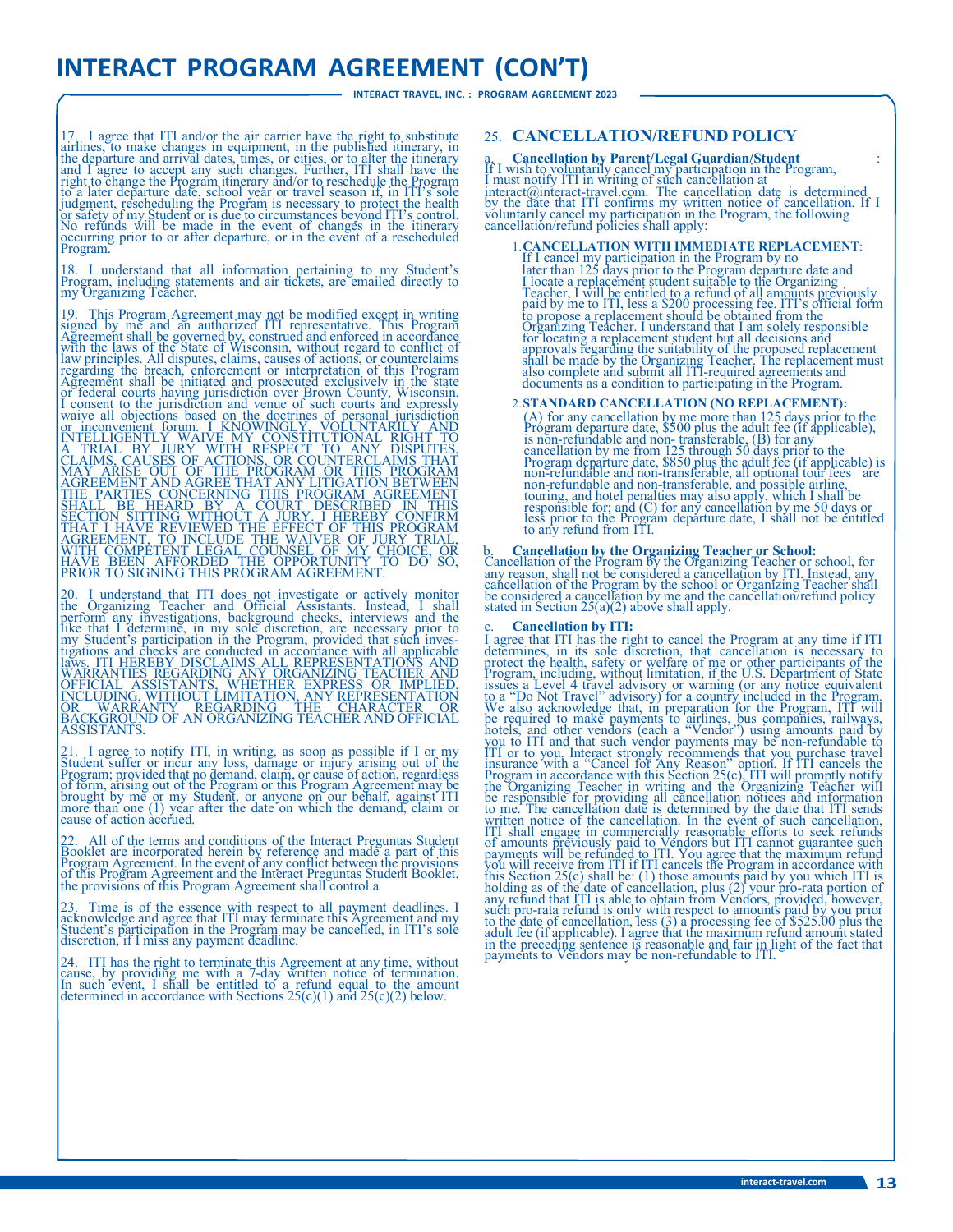| <b>Organizing Teacher Last Name</b><br><b>VALID FOR TRAVEL IN 2023</b>                                                                                                                                                                                                                                                                            |                            |
|---------------------------------------------------------------------------------------------------------------------------------------------------------------------------------------------------------------------------------------------------------------------------------------------------------------------------------------------------|----------------------------|
| <b>STUDENT ENROLLMENT</b><br><b>FORM</b>                                                                                                                                                                                                                                                                                                          |                            |
| <b>School Name</b>                                                                                                                                                                                                                                                                                                                                |                            |
|                                                                                                                                                                                                                                                                                                                                                   |                            |
| PERSONAL DATA COMPLETE THIS FORM LEGIBLY. USE BLUE OR BLACK INK                                                                                                                                                                                                                                                                                   |                            |
| Legal First Name (as it matches your  passport                                                                                                                                                                                                                                                                                                    |                            |
|                                                                                                                                                                                                                                                                                                                                                   |                            |
| Legal Middle Name (as it matches your passport)                                                                                                                                                                                                                                                                                                   |                            |
| Legal Last Name (as it matches your passport                                                                                                                                                                                                                                                                                                      |                            |
| any reason, within 125 prior to departure will incur a \$200 service fee and can result in an additional airline fee and/or a different flight itinerary from the                                                                                                                                                                                 |                            |
| group.<br><b>MAILING ADDRESS:</b>                                                                                                                                                                                                                                                                                                                 |                            |
| House / Apartment number and Street                                                                                                                                                                                                                                                                                                               |                            |
|                                                                                                                                                                                                                                                                                                                                                   |                            |
| City                                                                                                                                                                                                                                                                                                                                              | <b>State</b><br>Zip Gode   |
| <b>Day Phone</b><br><b>Cell Phone</b>                                                                                                                                                                                                                                                                                                             |                            |
| Email                                                                                                                                                                                                                                                                                                                                             |                            |
| Date of Birth:<br>Gender:<br><b>Month</b><br>Year<br>Day                                                                                                                                                                                                                                                                                          | <b>Male</b><br>Female      |
|                                                                                                                                                                                                                                                                                                                                                   |                            |
|                                                                                                                                                                                                                                                                                                                                                   |                            |
| <b>Parent/Legal Guardian</b>                                                                                                                                                                                                                                                                                                                      |                            |
| First Name                                                                                                                                                                                                                                                                                                                                        |                            |
| <b>Day Phone</b><br><b>Cell Phone</b>                                                                                                                                                                                                                                                                                                             |                            |
|                                                                                                                                                                                                                                                                                                                                                   |                            |
| <b>Email</b>                                                                                                                                                                                                                                                                                                                                      |                            |
| Sign the form and include the applicable \$500 deposit payable to: INTERACT TRAVEL<br>Please check:                                                                                                                                                                                                                                               |                            |
| I certify that I have read and understand all terms and conditions as set forth in the Program Agreement and the ITI Preguntas<br>Student Booklet and that I agree to and accept all such terms and conditions.                                                                                                                                   |                            |
| Signature of Applicant:                                                                                                                                                                                                                                                                                                                           | $\chi \phi_{\text{Datei}}$ |
| Legal name as it matches your passport                                                                                                                                                                                                                                                                                                            |                            |
| IF APPLICANT IS UNDER 21 YEARS OF AGE, THE PARENT OR LEGAL GUARDIAN FOR THE APPLICANT MUST REVIEW AND AGREE<br>TO THE FOLLOWING:                                                                                                                                                                                                                  |                            |
| Please check:<br>I certify that I am the parent or legal guardian of the applicant, that I have read and understand all terms and conditions as set<br>forth in the Program Agreement document and the ITI Preguntas Student Booklet. I accept and will be bound by all such terms and<br>conditions on my behalf and on behalf of the applicant. |                            |
|                                                                                                                                                                                                                                                                                                                                                   |                            |
|                                                                                                                                                                                                                                                                                                                                                   |                            |
| Signature of Parent or Legal Guardian: ____                                                                                                                                                                                                                                                                                                       | $\chi \phi_{\text{Date:}}$ |